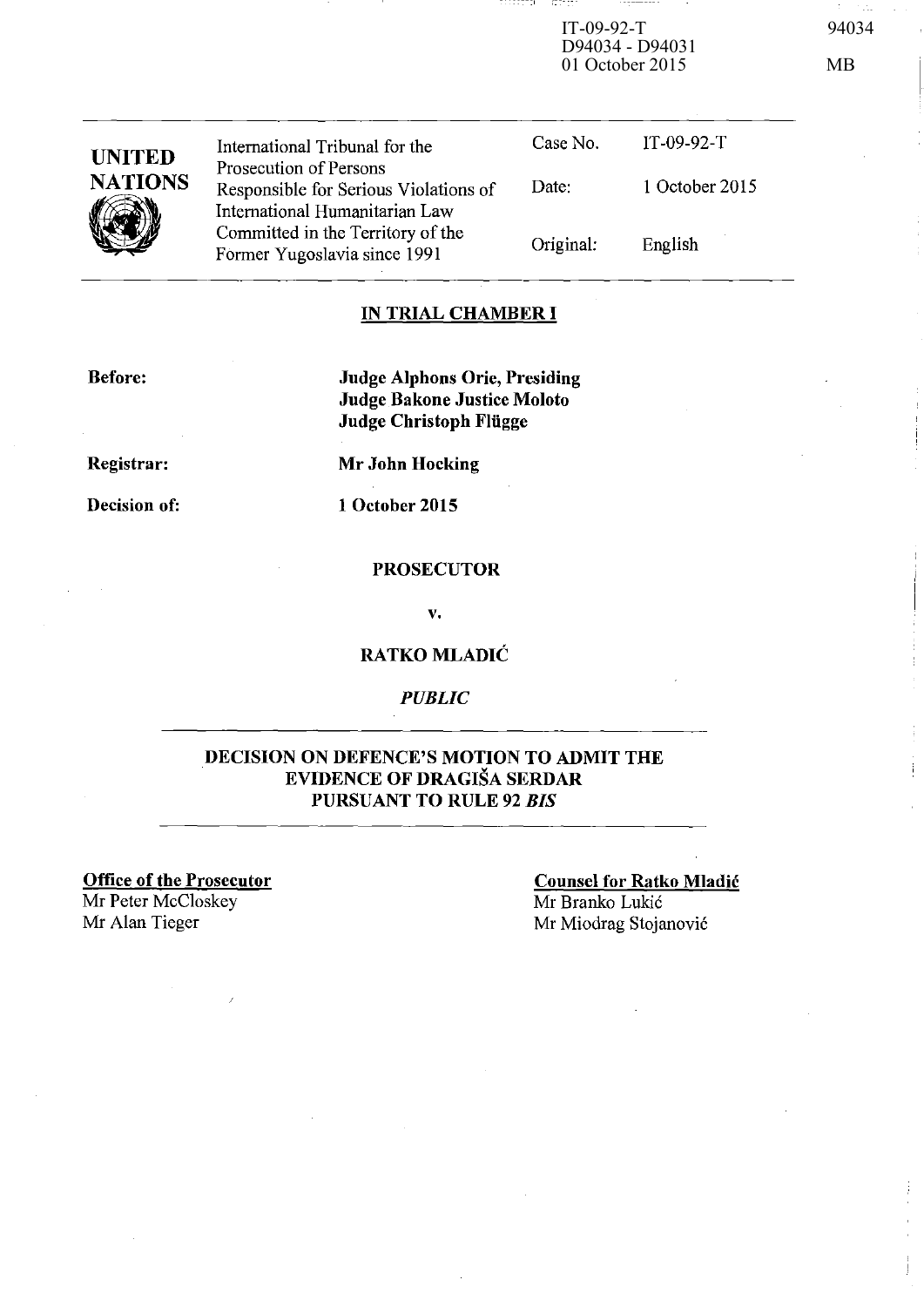# **I. PROCEDURAL HISTORY AND SUBMISSIONS**

I. On 31 August 2015, the Defence filed a motion ("Motion") pursuant to Rule 92 *his* of the Tribunal's Rules of Procedure and Evidence ("Rules") seeking provisional admission into evidence of the witness statement of Dragiša Serdar dated 21 July 2014.<sup>1</sup> It submits that the statement is relevant and of probative value, in particular as it relates to the crimes alleged in Kotor Varos and contains relevant information concerning the historical, political, and military background about events in Grabovica and Serdari.<sup>2</sup> The Defence further submits that the statement is admissible under Rule 92 *bis* of the Rules because it does not pertain to the acts and conduct of the Accused.<sup>3</sup> On 9 September 2015, the Prosecution filed its response, not opposing the Motion.<sup>4</sup>

## **II. APPLICABLE LAW**

2. The Chamber recalls and refers to the applicable law governing the admission of evidence pursuant to Rule 92 *his* of the Rules as set out in a previous decision. <sup>5</sup>

## **III. DISCUSSION**

#### A. **Attestation and Declaration**

3. The statement has no corresponding attestation or declaration as required by Rule 92 *his (8)*  of the Rules. Unattested witness statements have previously been conditionally admitted by this Chamber pending their formal attestation.<sup>6</sup> In line with this practice, provided that all other admissibility requirements are met, the Chamber will conditionally admit the unattested witness statement pending the filing of the required attestation and declaration.

Defense Motion to Admit the Evidence of Serdar Dragisa Pursuant to Rule 92 *bis,* 31 August 2015.  $\overline{2}$ 

Motion, paras 3,14,19-21. 3

Motion, para. 26.

 $\overline{4}$ Prosecution Response to Defence Motion to Admit the Evidence of Dragiša Serdar Pursuant to Rule 92 *bis*, 9 September 20 IS, para. I.

<sup>5</sup> Decision on Prosecution Third Motion to Admit Evidence Pursuant to Rule 92 *bis: Sarajevo Witnesses*, 19 October 2012 ("Decision on Prosecution's Third 92 *his* Motion"), paras 5-7.

 $\boldsymbol{6}$ Decision on Prosecution's Third 92 *his* Motion, para. 27 and references cited therein.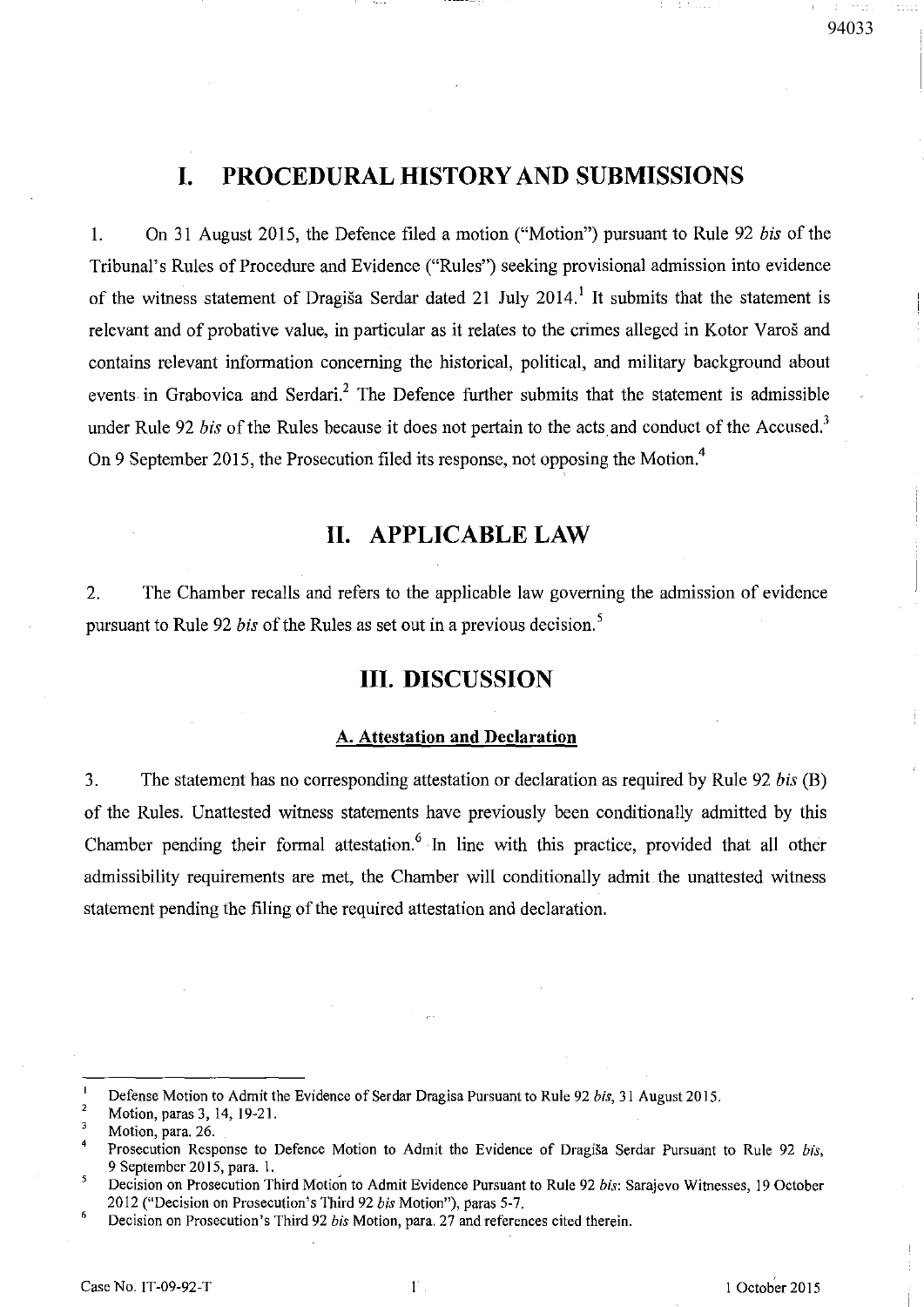#### B. Admissibility pursuant to Rule  $89$  (C) of the Rules

4. The Chamber understands that the statement relates to the military situation and inter-ethnic tensions in Kotor Yaros Municipality in 1992, matters that are generally relevant to the crimes as charged under Counts 1-8 of the Indictment. It further finds the statement to be of probative value. The Chamber therefore concludes that it meets the requirements of Rule 89 (C) of the Rules.

#### C. Admissibility pursuant to Rule 92 *his* of the Rules

5. The Chamber, having reviewed the statement, does not find, and the Prosecution does not argue, that it relates to the acts and conduct of the Accused. The Chamber considers that as it relates to the historical and military situation in Kotor Varos Municipality in 1992, it is cumulative to the evidence of other witnesses who have already provided testimony in this case, for example Borislav Vasiljević and Vojin Ubiparip. The Chamber finds that this factor, which is relevant to Rule 92 *bis* (A) (i) of the Rules, weighs in favour of admission. There are no factors under Rule 92 *his* (A) (ii) weighing against admission. For these reasons, the Chamber concludes that the statement is admissible pursuant to Rule 92 *his* of the Rules.

### **IV. DISPOSITION**

6. For the foregoing reasons, pursuant to Rule 92 *his* ofthe Rules, the Chamber

GRANTS the Motion;

CONDITIONALLY ADMITS into evidence, pending the filing of an attestation and declaration in compliance with Rule 92 *bis* of the Rules, the statement of Dragiša Serdar dated 21 July 2014, bearing Rule 65 fer number lD01737;

INSTRUCTS the Defence to file the corresponding attestation and declaration to the statement of Dragisa Serdar within six weeks of the filing of this decision; and

--------1